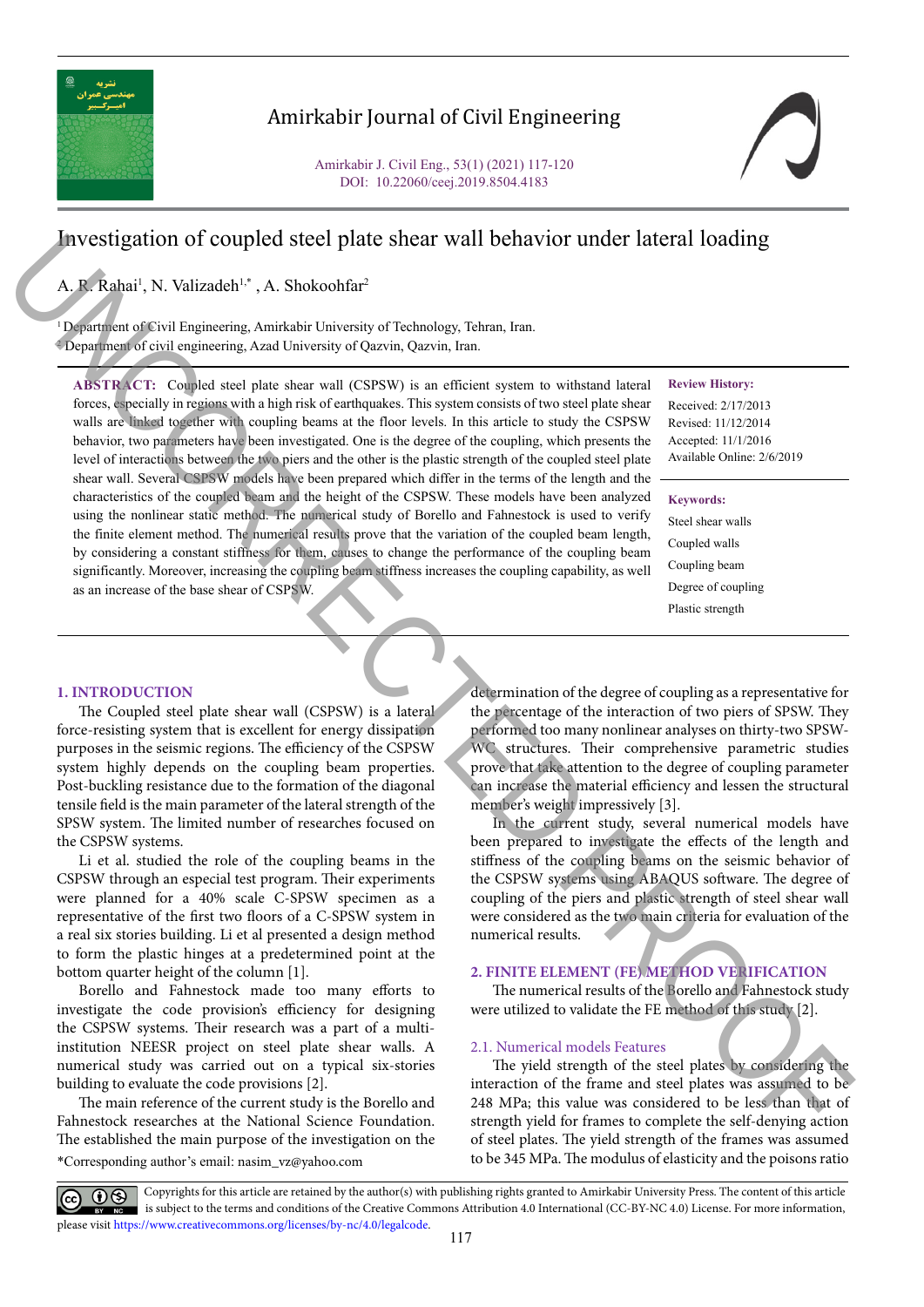# **Table 1. Members dimensions in the verification model Table 1. Members dimensions in the verification model**





**Figure 1. The variation model Fig. 1. The variation of the coupling degree versus roof drift of the** 

### were determined MPa and 0.3, respectively.

W14x257 and W14x283 were considered for internal and external columns, respectively. W 18x50 was utilized for horizontal boundary elements. The coupling beam sections were considered as a variable in the numerical models. W18x65, W18x97 and W18x175 were utilized for coupling beams.

#### **3. RESULTS AND DISCUSSION**

The numerical models comprised six specimens categorized in one story and four stories models. Three different coupling beam sections were utilized for each group of models.

The numerical results of the models with the W18x65 section for coupling beam show a 50% reduction in lateral drift and a 25 percent increase in base shear bearing capacity. The results are slightly different for the models comprised of the W18x97 section for coupling beams. The numerical results demonstrated a 30 percent increase in base shear bearing capacity and a 50 percent reduction for lateral drift. The later parameter variation is increased for the models with four stories height to 60 percent.

These results were improved for models with the W18x175 section of coupling beams. An average 45 percent and 60 percent increase were observed for base shear bearing capacity and lateral drifts, respectively.

The variation of the coupling degree of the CSPSW system is revealed the negative effect of increasing the coupling beam



**Figure 2. The normalized base shear variations versus roof drift of the verification model Fig. 2. The normalized base shear variations versus roof drift of** 

length. The length of coupling beams induces more significant effects in one-story models. An average 37 and 30 percent reduction were determined for one story and four stories models, respectively.

A 22.5 percent increase of base shear bearing capacity was calculated for replacing the section W18x65of the coupling beams with W18x175section.

Footnotes must be formatted as 8pt Times New Roman and should be numbered consecutively using superscript numbers. The footnotes must be positioned flush left at the bottom of the column/page in which the first reference appears and must be spaced at one line from the text. This is an example of a footnote.

### **4. CONCLUSIONS**

The present study investigated the efficiency of the CSPSW systems in the seismic regions. The main parameters of this numerical study are the plastic strength of the steel plate and the coupling degree of the coupled system. The following conclusions were drawn from this study:

The coupling beam length variation has a considerable negative effect on the coupling degree.

The coupling beam length has no significant effect on the lateral stiffness and base shear bearing capacity.

The effect of the coupling beam stiffness is more noticeable in one-story models.

Regarding the higher coupling degree and the coupling, beam stiffness leads to a considerable reduction in flexural displacements.

Adding the coupling beam to the steel plate shear wall system improves the performance criteria of the SPSW system and reduces the flexural displacements.

### **REFERENCES**

[1] Li, Chao‐Hsien, et al. "Cyclic test of a coupled steel plate shear wall substructure." Earthquake Engineering & Structural Dynamics 41.9 (2012): 1277-1299.

[2] Borello, D. J., and L. A. Fahnestock. "Design and testing of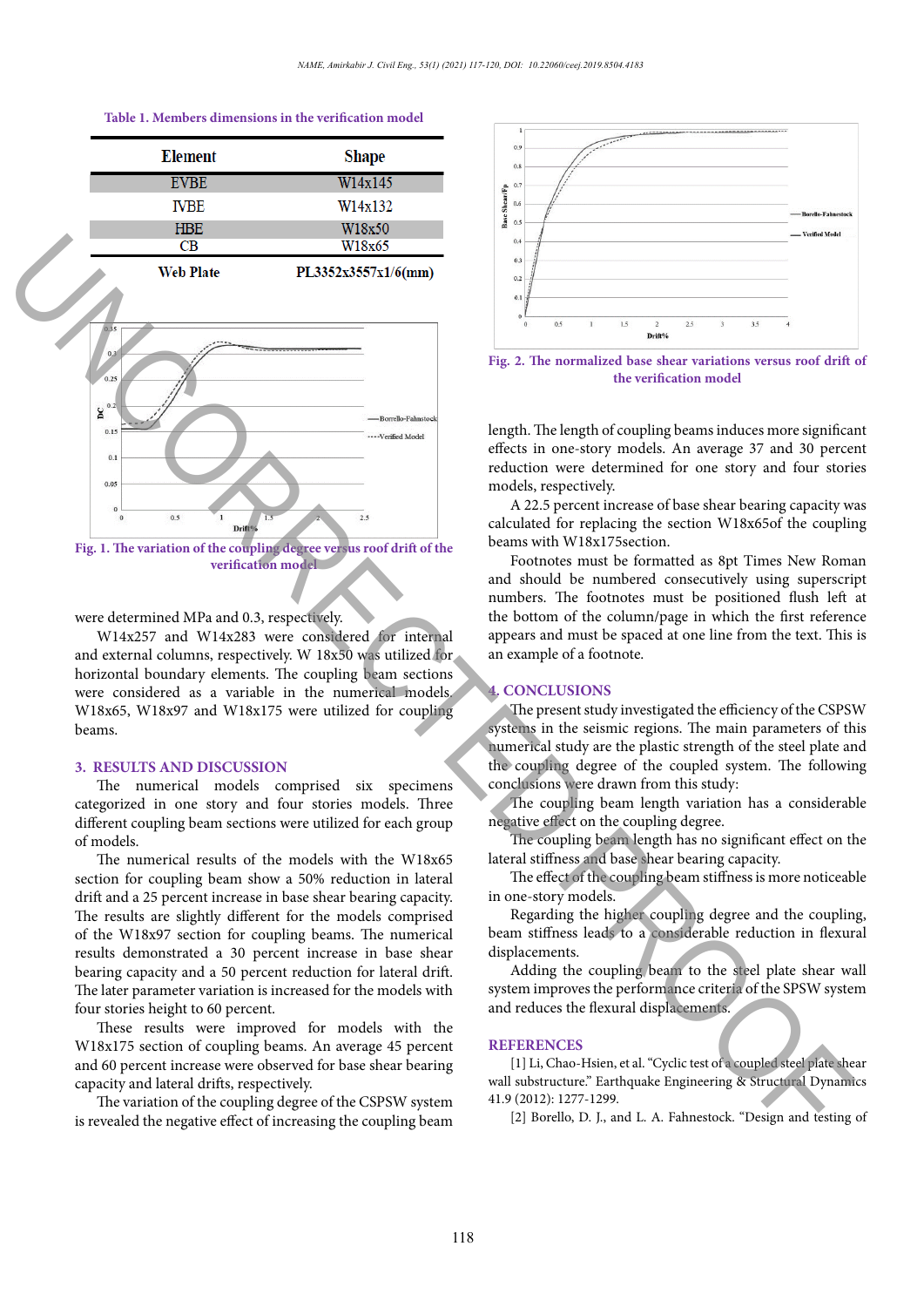coupled steel plate shear walls." Structures Congress 2011. 2011. [3] Borello, Daniel J., and Larry A. Fahnestock. "Behavior and mechanisms of steel plate shear walls with coupling." Journal of Constructional Steel Research 74 (2012): 8-16.

# **HOW TO CITE THIS ARTICLE**

*Rahai A. R., Valizadeh N., Shokoohfar A., (2021). Investigation of coupled steel plate shear wall behavior under lateral loading . Amirkabir J. Civil Eng., 53(1): 117-120.* UNCORRECTED PROOF

**DOI:** 10.22060/ceej.2019.8504.4183